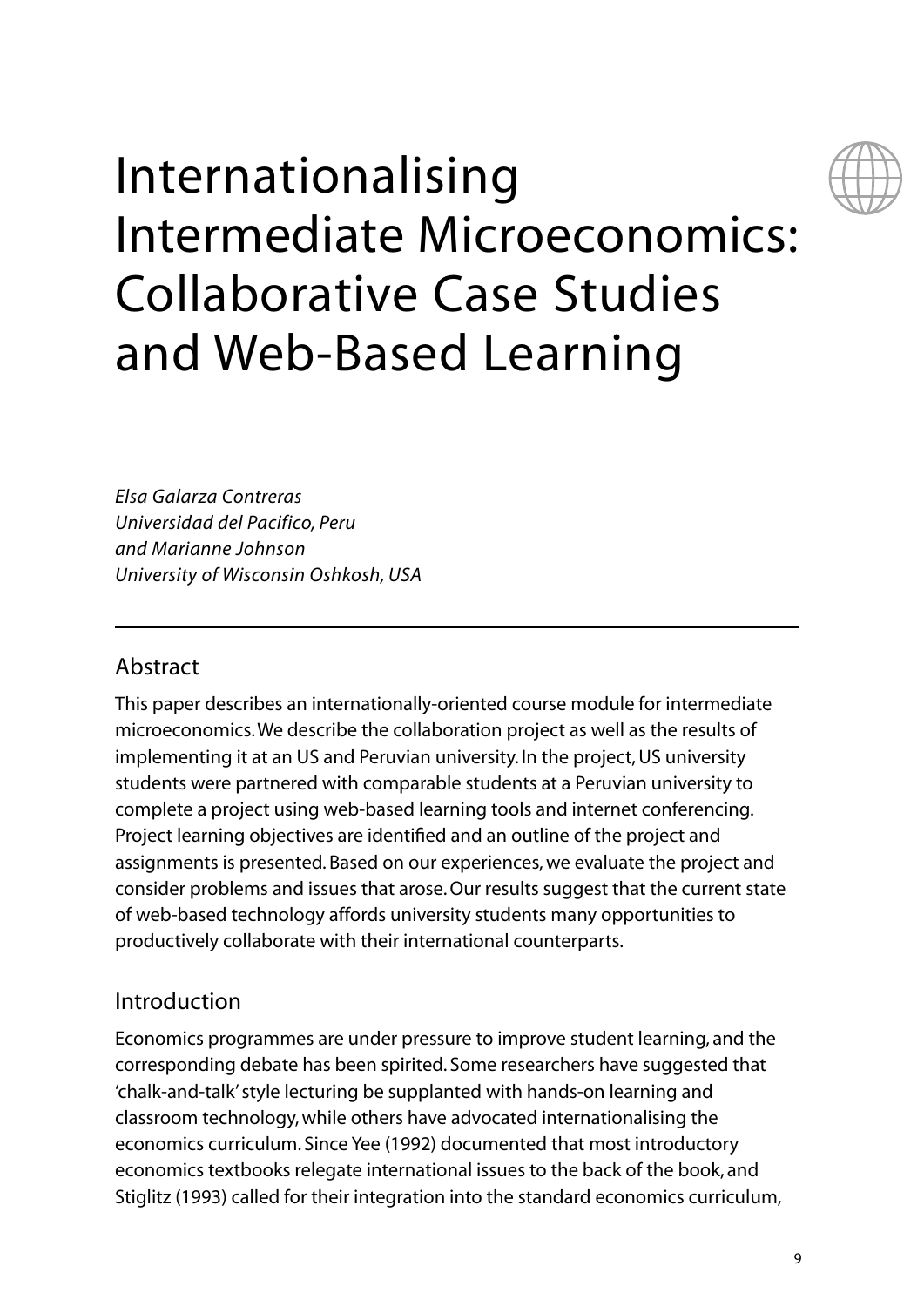there has been a significant shift in the treatment of international topics. Recently published introductory microeconomics textbooks contain extensive international coverage (Hubbard and O'Brien, 2006; Krugman and Wells, 2005) and are well supplemented by popular-press books such as *The World is Flat* (Friedman, 2005). However, international content remains largely peripheral in the standard intermediate microeconomics curriculum.

The objective of this paper is to describe a web-based collaboration between US and Peruvian intermediate microeconomics students that both meets the demands for greater internationalisation of the curriculum as well as incorporates a wider variety of learning and evaluation techniques.1 Web-based learning offers enormous potential to supplement (or substitute for) traditional classroom approaches; for example, Navarro (2000) suggests that web-based learning tools can help create a nurturing environment through interactions in chat-rooms, on discussion boards, through email and through the use of video/internet conferencing.

Our project considers the usefulness of these relatively new technologies in the context of case-study analysis, discussion and role-playing in courses at the two universities.2 The economics education literature contains a number of papers that support such an approach. Siegfried (1991) encourages projects with an evaluative learning process that incorporates rounds of writing and feedback. Simpson and Carroll (1999) find that long research-type writing assignments are associated with the better understanding of course material, though may not be useful for students in their jobs later. Johnston, James, Lye and McDonald (2000) have suggested that collaborative learning can help students learn more effectively, by emphasising verbal expression and problem-solving skills, and Becker (2004) suggests applying innovative technologies in the classroom and doing the 'really cool stuff'.Web-based collaboration offers a way to take advantage of these new technologies while significantly expanding the nature and scope of team-based learning projects.

In the next section, we discuss the project structure and organisation, beginning with an identification of the desired learning objectives.Next, we look at issues specific to international collaboration. In the following sections, we assess the project from both the US and Peruvian students' perspectives and reflect on some of the specific challenges associated with international collaboration.We also compare grades and exam scores in intermediate microeconomics sections with and without the collaborative project in an effort to assess the project's impact on learning. Finally, we present our conclusions regarding web-based learning as a tool for internationalising the intermediate microeconomics curriculum.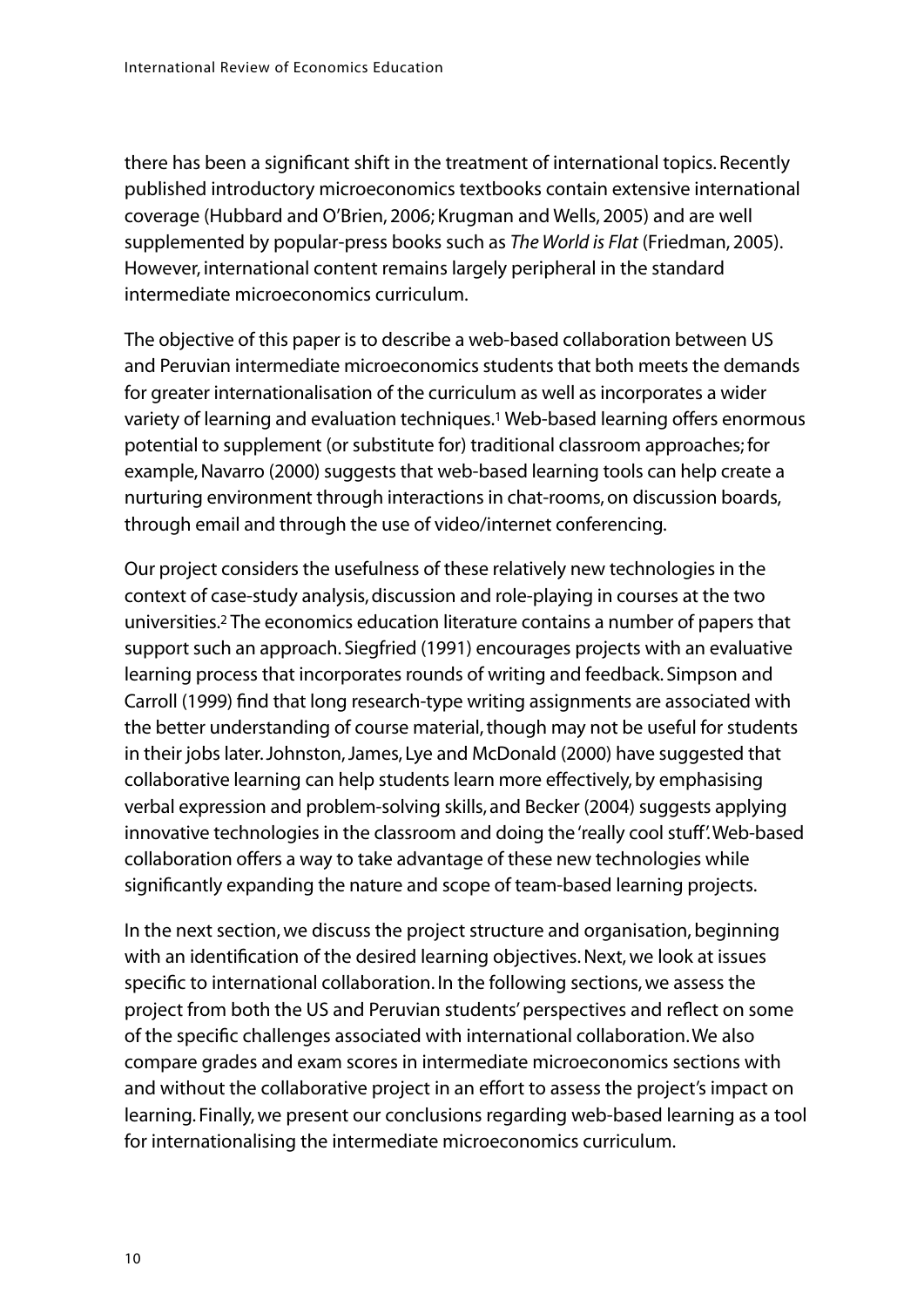# The web-based project and collaboration

#### *Background and overview*

Case studies and collaborative projects have long been used in business courses, and to a lesser extent in economics courses, as ways to link theoretical concepts to real-world practices.While case studies can take on many forms, they are often characterised by (1) a desire for broad understanding, rather than specific tool acquisition, (2) the application of theory to examine and understand real-world phenomena and (3) individual task specialisation within a larger group. However, as the ways we communicate change with new web-based technologies, the possibilities for group collaboration are no longer limited to students in the same class or even at the same university.

Intermediate microeconomics was chosen for the collaborative project because of the high degree of similarity between the US and Peruvian courses in terms of course content, prerequisites, level of rigour and pedagogical approach. Previous studies have identified intermediate microeonomics as a good candidate for horizontal communication because of the general homogeneity of course structure, topics covered and textbooks (Gartner, 2001; Von Allmen and Brower, 1998).The intermediate microeconomics courses at both universities also share a number of educational objectives. Knowledge-oriented objectives included that students should understand the basic structure of consumer and firm decision making, the role of the price mechanism in the allocation of resources and the impact of state intervention in markets. Incorporating a collaborative project into the course allowed us to identify several additional shared learning objectives, including the acquisition of technical economic skills, the ability to locate and interpret economic data, the ability to verbally discuss economic issues and the ability to work effectively in teams.

Following the recommendations of Hansen (2001), we identified nine specific proficiencies that conceivably could be enhanced through lecture, homework or the collaborative project.These included the ability to (1) access existing economic information, (2) summarise and explain economic concepts, (3) make recommendations based on economic theory, (4) discuss real-world economics events with knowledgeable parties, (5) understand, rather than mechanically memorise, economic concepts and relationships, (6) apply economic theories to the real world, (7) interpret and manipulate economic data, (8) formulate research questions that could lead to new economic knowledge and (9) make informed presentations on economics topics.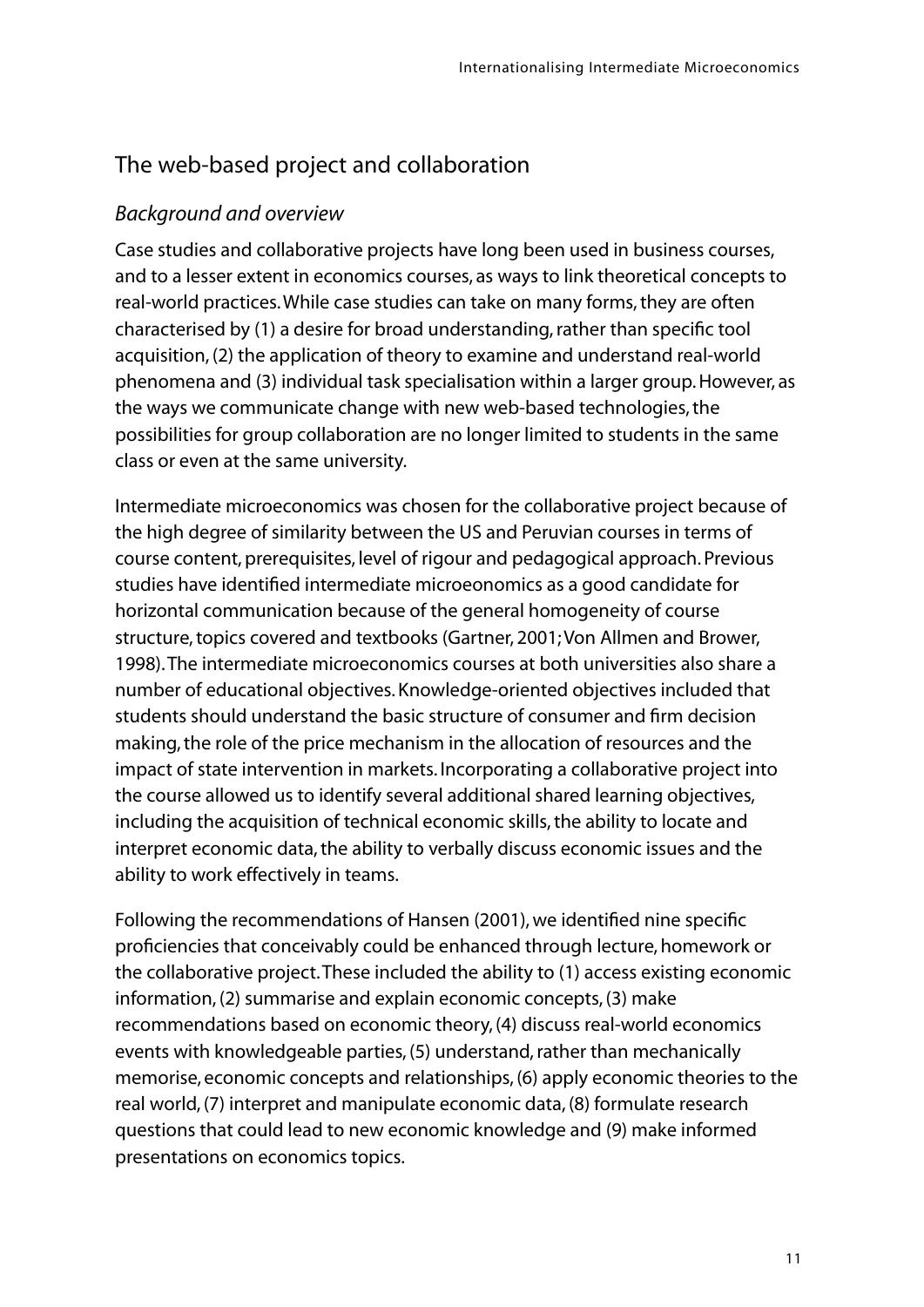International collaboration added an additional layer of objectives, including that students would (10) learn to work across cultural and language barriers and (11) be able to demonstrate the applicability of microeconomic theory and tools – budget constraints, utility functions, elasticity, market structure – in very different countries. Several university-specific objectives were also stated.The collaboration was designed (12) to provide US students with an on-campus, international experience and (13) to provide Peruvian students with the opportunities to improve their English proficiency and become familiar with the US university system.

However, coordinating the two classes revealed several significant differences between the US and Peruvian intermediate microeconomics students. US students needed (as pre-requisites) one semester of introductory microeconomics and two semesters of business calculus or one semester of standard calculus, whereas Peruvian students needed a full year of introductory microeconomics and one year of calculus. Overall, the Peruvian curriculum for an economics major is more

|                                                       | <b>US students</b>     | <b>Peruvian students</b> |
|-------------------------------------------------------|------------------------|--------------------------|
| Mean age of students                                  | 21.86 years            | 18.94 years              |
|                                                       | $(2.17)^{*}$           | (1.50)                   |
| Years in the university                               | 3.68                   | 2.36                     |
|                                                       | (0.55)                 | (0.70)                   |
| Percentage of female students in the class            | 27.78%                 | 45.45%                   |
| Mean hours students' part-time employment<br>per week | 18.85 hours<br>(11.80) | 0.00 hours<br>(0.00)     |
| Mean hours students' study per week                   | 12.13 hours<br>(8.47)  | 20.12 hours<br>(15.48)   |
| Mean number of economics courses taken                | 4.74 courses<br>(2.28) | 4.00 courses<br>(1.00)   |
| Percentage that have failed an economics course       | 13.89%                 | 8.2%                     |
| Mean GPA                                              | 2.86<br>(0.51)         | $14.14**$<br>(1.19)      |
|                                                       | $N = 46$               | $N = 33***$              |

#### **Table 1:** Comparison of US and Peruvian students

Standard deviation is provided in parenthesis throughout.

\*\* The Peruvian University relies on a 20-point grade scale. A 17 and up corresponds roughly to an A, 15 and 16 is an AB, 13 and 14 are roughly equivalent to a B, 10 to 12 is roughly a C, etc.

\*\*\* We have survey information on 46 US students who participated in the case studies, in two sections of Intermediate Microeconomics (Fall 2004 and Fall 2005), and survey information from 33 Peruvian students in one section (Fall 2004).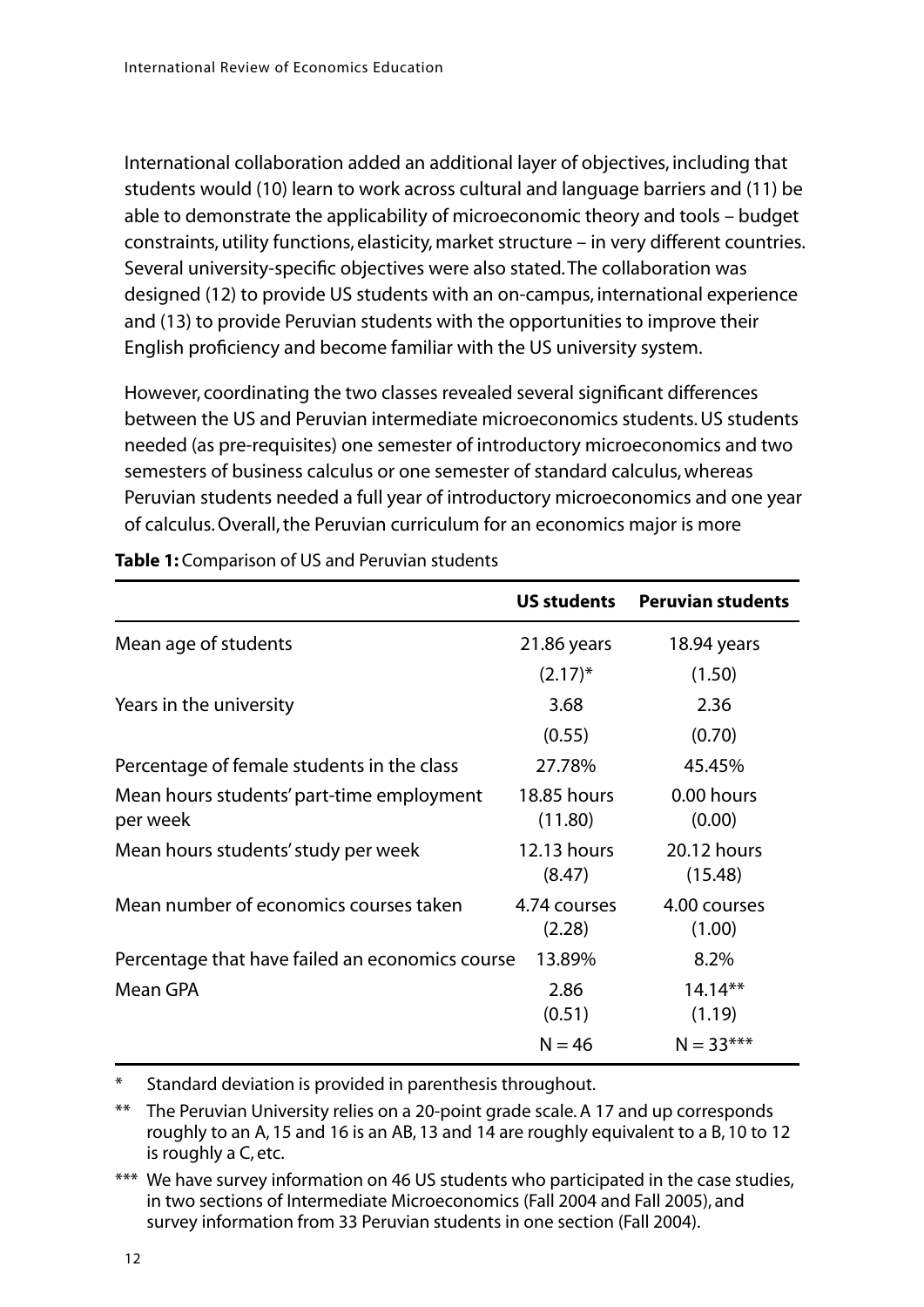rigorous, including two years of mathematics, one year of statistics, one year of econometrics, and one year each of introductory, intermediate and advanced micro- and macroeconomics. US requirements are roughly half that.

The course work and organisation of the Peruvian university also differs from that of the US university in several ways. First, Peruvian students attend one year less of high school and one additional year of college. Second, in Peru, as in many Latin American countries, students specialise in their major immediately upon entry into the university; this contrasts with US students who often take two years of general course work before specialising.Third, the Peruvian equivalent to the US three-credit class meets for six hours a week.Three hours are spent in lectures, designed to thoroughly develop the theory, and three additional hours are spent in 'practicums', working problems and homework with teaching assistants. Fourth, Peruvian students study more and have less part-time employment than US students (at least in our sample). Additional comparison information is reported in Table 1.3

## *Description of the project*

We implemented the collaborative case-study projects during the Fall 2004 and Fall 2005 semesters of intermediate microeconomics.4 In both semesters, the instructors teamed groups of four or five US students with similarly sized groups of Peruvian students. Students worked together via internet chat, email, course discussion boards and internet video conferencing to analyse the US and Peruvian milk markets.An outline of the project, assignments and classroom events appear in Table 2.

Groups, group-work guidelines, group leaders and group meeting schedules were assigned on the first day of class.The project began during the second week of class with an internet video-conference wherein students met the members of their matching groups and listened to both instructors describe the case study and learning objectives. 5

The project itself was divided into two phases.The first phase required students to prepare an analysis of the US and Peruvian milk markets using consumer and producer theory; they were then given a number of questions (see Table 3) to guide this process. In the second phase, students examined the market equilibrium, the role of government in the market, and aspects of exchange and international trade. The project was concluded with a simulated trade conference between the US and Peru to discuss issues in the milk market, after which groups prepared a final report. Each part of the project asked students to conduct research, prepare information to be shared, and discuss their findings and conclusions in a student-led discussion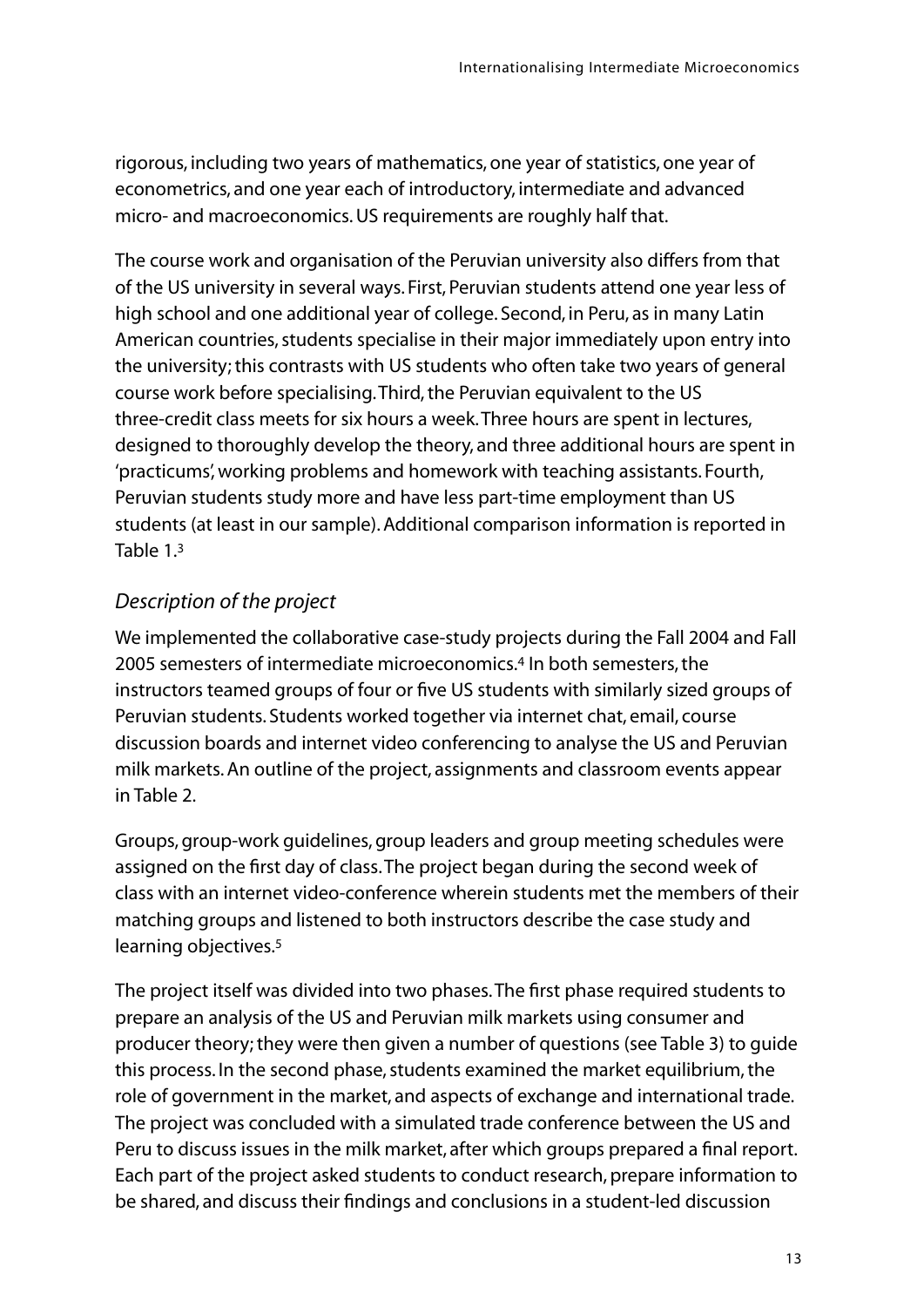|  |  |  | Table 2: Project outline |
|--|--|--|--------------------------|
|--|--|--|--------------------------|

| <b>Type of</b><br>activity                       | <b>Time period</b>                                                                                      | <b>Description</b>                                                                                                                                                                                                                                                                                                                                                                                  |
|--------------------------------------------------|---------------------------------------------------------------------------------------------------------|-----------------------------------------------------------------------------------------------------------------------------------------------------------------------------------------------------------------------------------------------------------------------------------------------------------------------------------------------------------------------------------------------------|
| Group<br>Formation<br>Conference                 | 1st week of class<br>(1 class period used)<br>Internet Video 2nd week of class<br>(1 class period used) | · Students were assigned groups<br>· Group organisation exercises<br>• Introduction of US and Peruvian professors<br>• Exchange of names, emails, and<br>group information among the students<br>• Ouestion and answer session between the<br>classes                                                                                                                                               |
| Producer &<br>Consumer<br>Case                   | 5 weeks after start of<br>semester<br>(1 class period used)                                             | • Research into the determinants of demand<br>• Applications of consumer theory to milk<br>• Research into the determinants of supply<br>• Applications of producer theory to milk<br>• Exchange of material between the Peruvian<br>and US groups<br>• Presentations by groups comparing the<br>US market and Peruvian markets<br>• Student-led group discussion of 4 policy-<br>related questions |
| <b>Market Case</b>                               | 5 weeks after<br>previous part<br>(1 class period used)                                                 | · Research into government intervention in<br>the market, including regulations and the<br>government provision of milk to the poor<br>• Research into the international milk market<br>• Exchange of information between the<br>groups<br>• Assignment of roles for a simulation of<br>'Free Trade Negotiations' between the US<br>and Peru                                                        |
| a Trade<br>Negotiation<br>by Video<br>Conference | Simulation of 12th week of class<br>(1 class period used)                                               | • Presentations of the US position by one<br>US group and the Peruvian position by<br>one Peruvian group<br>• Statement of the talking points of each<br>country<br>• Negotiation on the top 3 points                                                                                                                                                                                               |
| <b>Final Project</b>                             | 2 weeks after<br><b>Trade Negotiation</b>                                                               | • Written final project/case incorporating<br>material from all parts of the case<br>• Written policy recommendations for the<br>management of the market, international<br>trade                                                                                                                                                                                                                   |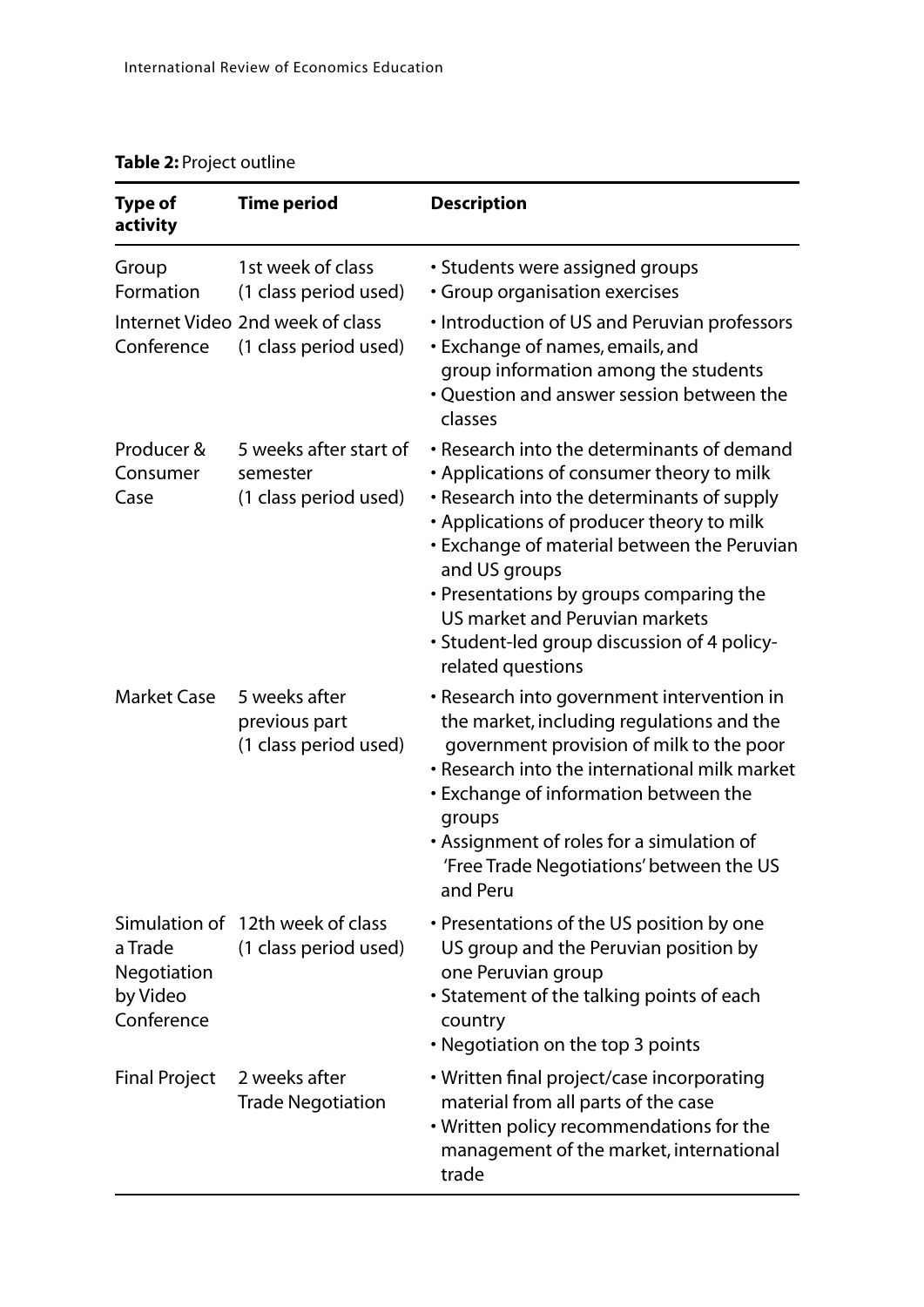#### **Table 3:** Some sample case study questions

- 1. Which is the historical context necessary to understand the present operation of the milk market? How has dairy farming changed over the past 100 years – who are the producers? Where is milk produced in the US? How many producers are there?
- 2. How many types of cow milk exist in the market and in what forms or types? How are these types driven by preferences? Who consumes the types of milk? Who are the producers?
- 3. What is the distribution system? Is sold more in supermarkets or elsewhere?
- 4. Are there groups that receive milk under social or governmental aid programmes? How are budget constraints affected by such programmes?
- 5. Is there foreign milk donation? How much? From where?
- 6. Estimate the demand for each of the different types of milk products? What are the determinants of the demand for milk, and are the influences of demand the same for each type of product?
- 7. What is the elasticity of the demand for milk? Does it vary by country? Why?
- 8. What about organic milk or milk produced with cows given extra hormones? How does this relate to the above questions and influence the milk market?
- 9. What are the features most important in the industry producing milk how many companies serve the market and for how long? What is the production technology like? What inputs are necessary? What is the supply for milk?
- 10. What inputs go into the production of milk? How have the costs of inputs been changing? Have producers responded by changing the input mix?
- 11. Who are the major producers of milk, powdered milk and evaporated milk? What international markets do they serve?
- 12. Graph/plot some cost curves for the milk industry.What has happened to the average total cost of producing milk over time?
- 13. Graph/plot/estimate a supply curve for milk. Does it behave as you would expect it to?

The US groups prepared answers to all 13 questions for the US market.The Peruvian groups prepared answers to all 13 questions for the Peruvian market.The groups then exchanged information and used the research to develop a comparison of the markets.The students completed a shorter list of questions geared at developing their analysis of the impact of government regulation and trade restrictions.These questions are available upon request from the authors.

forum. Discussion of the case took one of three forms: exposition in front of the classroom, discussion between the different groups or role-play in a simulated trade negotiation.<sup>6</sup>

While students had some freedom to choose topics and approaches, their analysis of consumer issues was generally expected to include a discussion of budget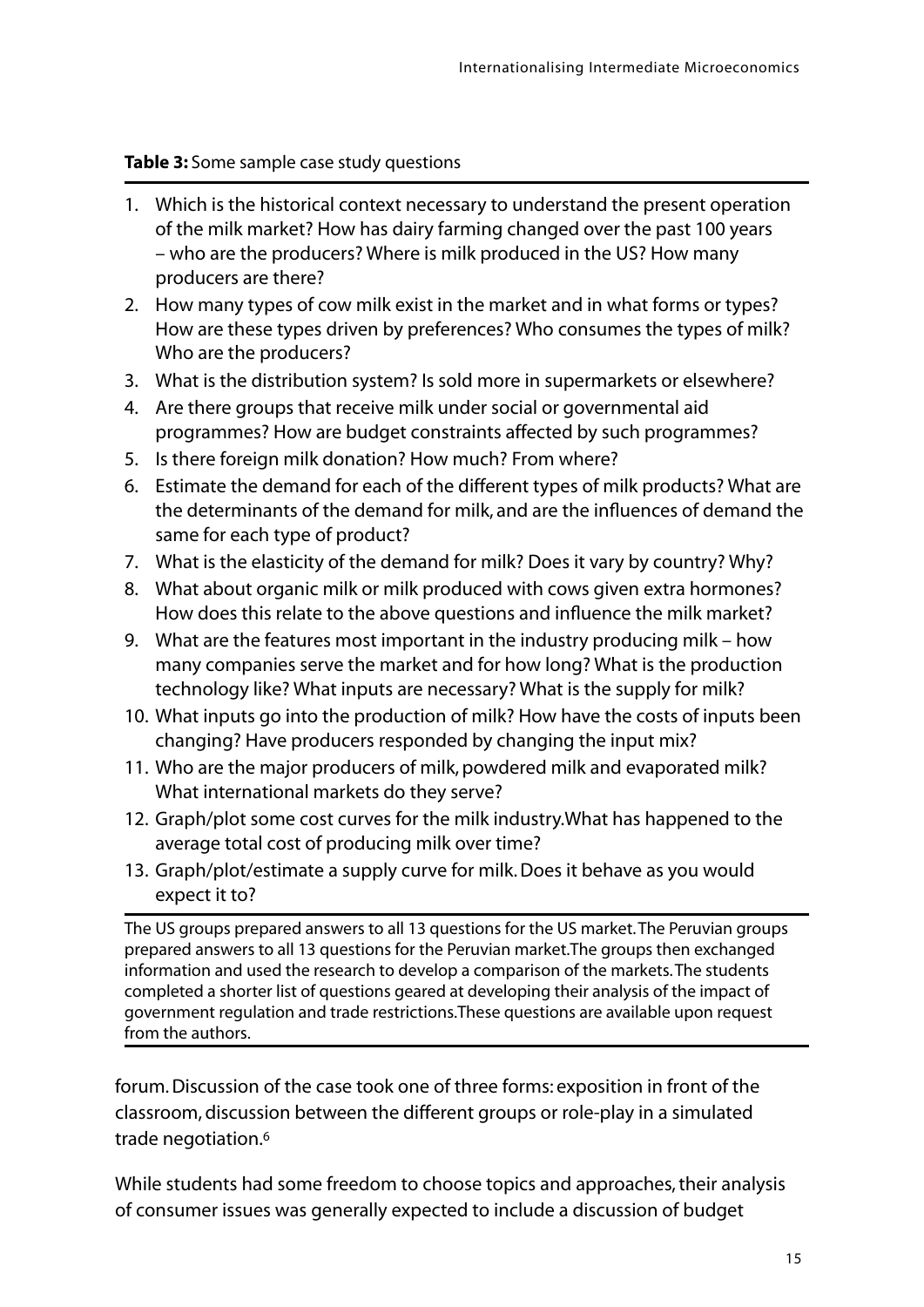constraints, utility functions (e.g. substitutes versus complements), and general demographic and social trends that might drive milk demand, as well as an analysis of the demand curve for milk (including demand elasticity). In addition, producer analysis required a discussion of milk inputs, labour and capital usage, cost curves and supply functions.These activities implicitly required the students to be knowledgeable about milk pricing and production, and be familiar with the data, policy and analysis of the milk industry by the United States Department of Agriculture (USDA) and the Peruvian Ministry of Agriculture.

## Evaluation

Given the multiple learning objectives, evaluating the learning that took place proved challenging.When compared to sections of intermediate microeconomics taught without the international collaboration project, but by the same instructors, we found no significant difference in overall course grades or exam scores. For example,the mean grade earned in the two participating US sections was 3.03 (with a standard deviation 1.08) and the mean grade earned in the two nonparticipating sections was 2.79 (with a standard deviation of 0.88); this difference was not statistically significant.The differences in grades across participating and nonparticipating sections were even less noticeable for the Peruvian students.7

One concern was that student skills associated with the collaborative project might come at the expense of students mastering the technical skills usually emphasised in intermediate microeconomics.To ensure students were gaining appropriate intermediate microeconomics skills, neither of the instructors altered the technical problem-solving orientation of the exams or the amount of material covered. Casestudy material was not tested.We found that including the collaborative project had little impact on test scores. US students in the collaborative project sections scored an average of 82.9% (with a standard deviation of 12.2%) on all exams, whereas US students in the non-project sections scored an average of 80.5% (with a standard deviation of 10.6%) on all exams; the difference was not statistically significant. Similar results were found for the Peruvian students.Thus, despite reducing the number of problem-solving homework assignments (for both the US and Peruvian students) and the elimination of one exam (for the US students), the Peruvian and US students in sections with the collaborative project performed as well on exams. Further, neither instructor noticed any significant change in overall course evaluations between the sections completing the collaborative project and previous intermediate microeconomics sections.

We rely on two additional methods to evaluate the collaborative project: student self-evaluation of proficiencies and open-ended, written student evaluations. In an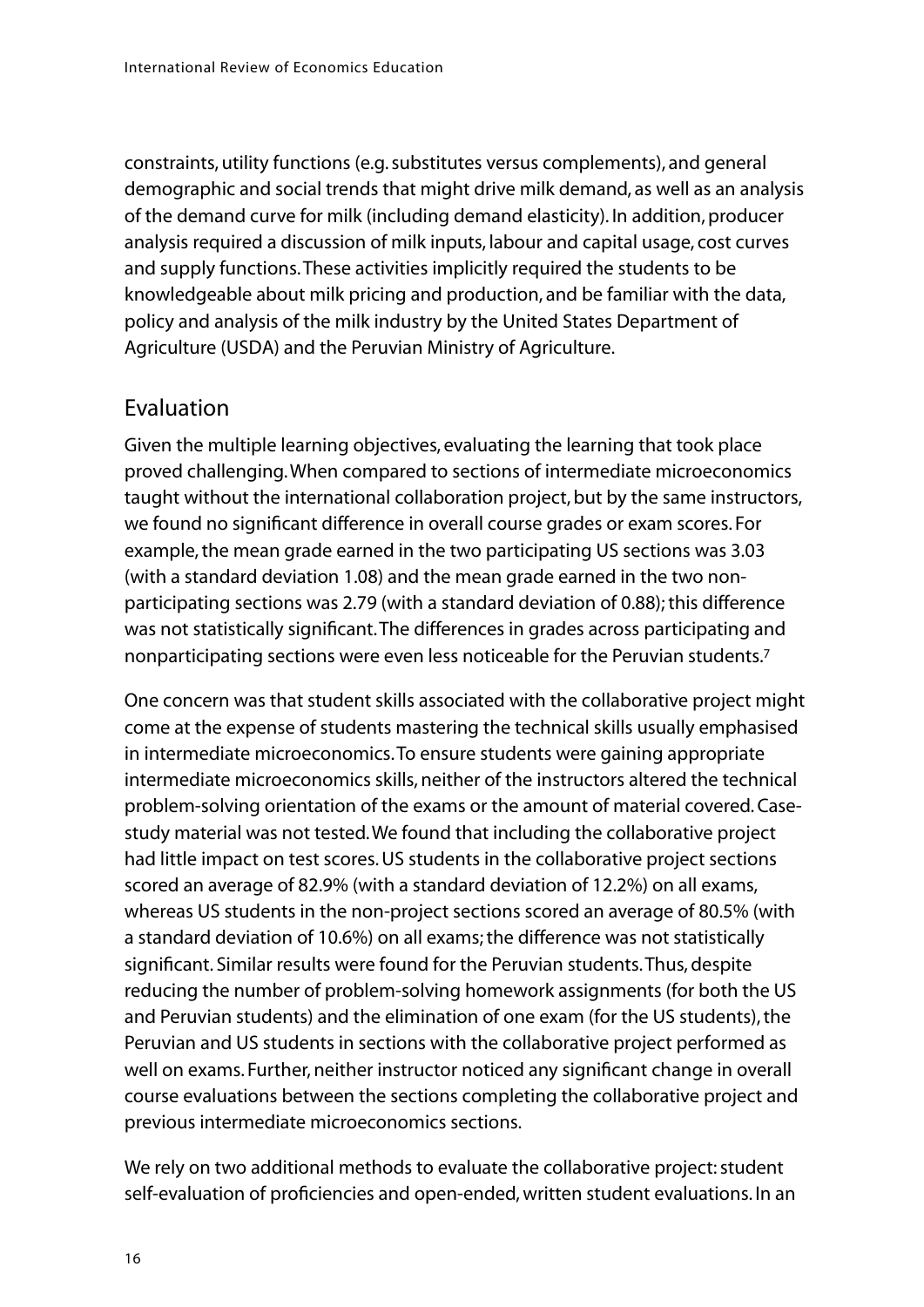attempt to assess whether the first nine objectives were met, students were asked to self-rate their confidence at the beginning and end of the semester in the identified areas of proficiency on a scale of zero (not at all confident about performing the task) to ten (very confident about performing the task correctly). Results, reported as the difference between initial student skill evaluation and end of the semester student skill evaluation, are available in Table 4, along with standard deviations. For interpretation, we would hope that all scores are positive (i.e. that students are more confident, on average, at the end of the semester than the beginning).

| <b>Questions*</b> |                                                                                                                                                                                                                                                                                                                                     | Differences in mean values reported<br>(standard deviation)<br><b>Peruvian students</b><br><b>US students</b> |                   |  |
|-------------------|-------------------------------------------------------------------------------------------------------------------------------------------------------------------------------------------------------------------------------------------------------------------------------------------------------------------------------------|---------------------------------------------------------------------------------------------------------------|-------------------|--|
|                   | 1. On the scale below, indicate how confident you<br>feel that you could access existing economics<br>knowledge or retrieve information on an<br>economics topic or find relevant economic<br>data without assistance.                                                                                                              | 0.25<br>(1.96)                                                                                                | 0.26<br>(0.33)    |  |
|                   | 2. On the scale below, circle how confident you<br>would feel summarising a key economic concept<br>and explaining to others how that concept<br>could be used.                                                                                                                                                                     | 0.77<br>(1.78)                                                                                                | $-0.43$<br>(0.45) |  |
|                   | 3. On the scale below, circle how confident you<br>would feel making a recommendation to your<br>boss based on the economic theory you have<br>learned in your classes so far.                                                                                                                                                      | 0.72<br>(1.89)                                                                                                | $-0.05$<br>(0.65) |  |
|                   | 4. On the scale below, circle how confident you<br>would feel discussing a real-world economics<br>event you heard about on the news with an<br>economics professor.                                                                                                                                                                | 0.37<br>(2.14)                                                                                                | $-0.36$<br>(0.24) |  |
|                   | 5. On the scale below, circle to what degree you<br>feel that you understand concepts in economics<br>as opposed to memorising mechanically how to<br>solve specific problems? In other words, do you<br>feel that you would be able to use the course<br>concepts and apply them to new problems that<br>you have not seen before? | 0.33<br>(2.37)                                                                                                | $-0.06$<br>(0.83) |  |
|                   | 6. On the scale below, circle to what extent you feel<br>that the economic theories you have learned so<br>far can be applied to the real business world.                                                                                                                                                                           | 0.26<br>(1.89)                                                                                                | $-0.08$<br>(0.53) |  |

**Table 4:** Student self-evaluations based on Hansen's proficiencies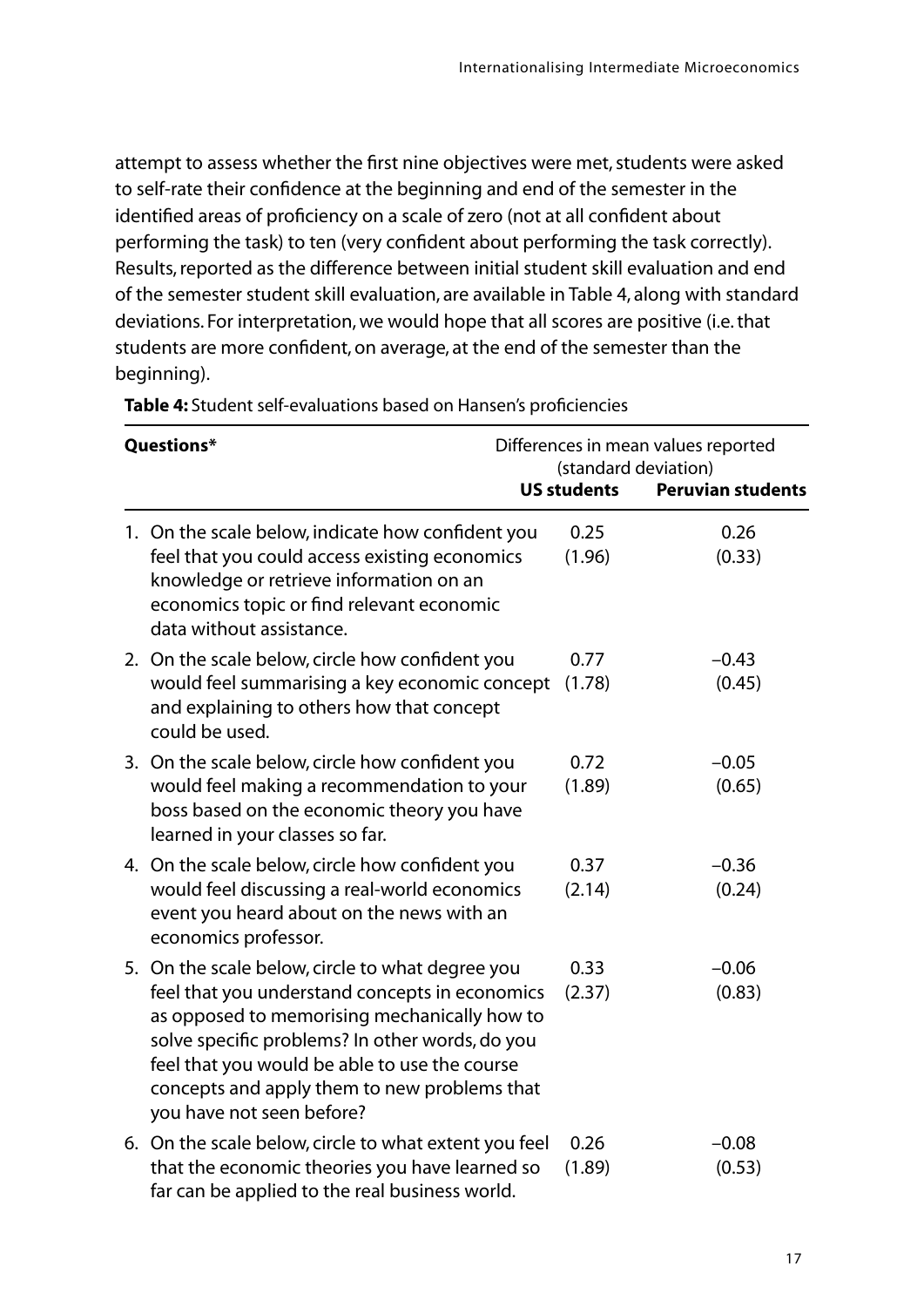| Questions* |                                                                                                                                                                                           | Differences in mean values reported<br>(standard deviation)<br><b>US students</b> |                | <b>Peruvian students</b> |
|------------|-------------------------------------------------------------------------------------------------------------------------------------------------------------------------------------------|-----------------------------------------------------------------------------------|----------------|--------------------------|
|            | 7. On the scale below, circle how confident you are<br>that you can interpret and manipulate economic<br>data to make an argument or convince someone<br>of the correct course of action. |                                                                                   | 0.09<br>(2.16) | $-0.26$<br>(0.40)        |
|            | 8. On the scale below, circle how confident you are<br>that you could formulate a relevant economics<br>research question that will illuminate new<br>economic knowledge.                 |                                                                                   | 1.02<br>(2.15) | 0.56<br>(0.24)           |
|            | 9. On the scale below, circle how confident you<br>are when talking about economics in front of<br>other people and/or asking informed<br>economics questions.                            |                                                                                   | 0.84<br>(2.07) | $-0.29$<br>(0.24)        |
|            |                                                                                                                                                                                           |                                                                                   | $N = 46$ **    | $N = 33$                 |

#### **Table 4 (continued):** Student self-evaluations based on Hansen's proficiencies

\* The self-assessment scale ranged from zero (not at all confident about performing the task) to ten (nearly absolutely certain about performing the task correctly). Most questions averaged a score of 7 or 8.The reported values here are the difference between the end of semester self-score and the beginning of the semester self-score. None of the differences were statistically significantly different from zero, indicating that in no case can we reject the null hypothesis of "no change" in student perceptions of their skills before and after the project. None of the differences were statistically significantly different from zero, indicating that in no case can we reject the null hypothesis of 'no change' in student perceptions of their skills before and after the project.

\*\* Results are reported for two U.S. sections of intermediate microeconomics (one from Fall 2004 and one from Fall 2005), but for only one section of intermediate microeconomics from Peru (Fall 2004).While we have initial and follow-up surveys for 94% of Peruvian students, we only have similar information on 88.5% of U.S. students.

While US students realised nominal gains in confidence across all nine areas of proficiency, none of these differences were large enough to allow us to reject the null hypothesis of 'no change in perception of skills.'<sup>8</sup> The Peruvian students almost uniformly reported losses of confidence in skill areas, though, again, none of the differences were statistically significantly different from zero. One possible explanation is that both the US and Peruivan students were over-confident in evaluating their skills at the beginning of the semester. Rarely being required to apply economic theory, do research or interpret data, all students forecasted that, if asked, they would be able to comply.When faced with actually applying the proficiencies, the US and Peruvian students realised they knew less than they thought.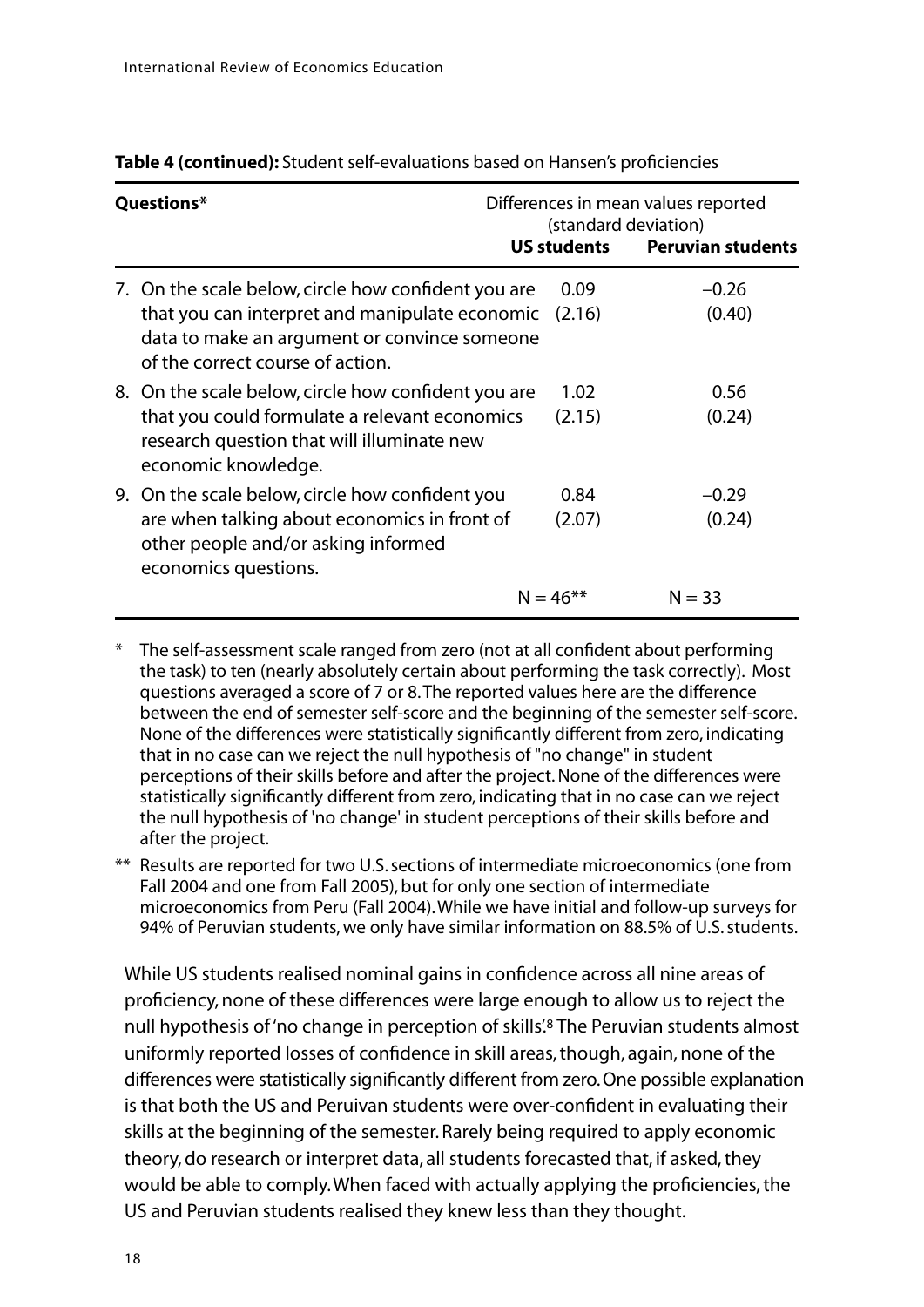Student evaluations of the project appear to explain these results, at least in part. In general, the students (US and Peruvian alike) found the milk industry difficult to understand, and finding data on their own proved challenging. Many students also stated that the process of applying economic theory was far more complex than they had anticipated. As one US student stated:

'With people gaining knowledge, I think they realised how little they actually knew... this project may have just been a reminder of how students still need to dig further to become more specialised to make better assessments on the subject.'

Despite the findings in Table 4, student verbal and written evaluations of the project were highly positive. Overall, 89% of US and 86% of Peruvian students recommended that collaborative case studies become a regular part of the intermediate microeconomics curriculum.When asked to rate their ability to apply economic theory to the real world (Questions 5 and 6 in Table 4), US students demonstrated little change in their perceptions. However, in open-ended comments, 66% of US students reported that they felt the case study helped them to develop a sense of how to apply economic theory to real-world situations.Three examples illustrate this evaluation.

'At first I didn't want to do to this project, but the farther we got into it, the more I liked it. I've learned so much and it really helps apply economics to the real world, which I thought was really important.' (sic)

'While Principles of Microeconomics taught me a lot about graphs, models, methods of computing, etc. ... I did not know where those numbers came from, nor how economists would use those models to explain about the market.With the lectures, examples and readings from the book, I was able to apply this to the project. Every time I go back to look at the project, it just summarises what I'd learned in Intermediate Microeconomics.'

'It [the project] made me more conscious of our class and made me use the material we learned in a more relevant manner, which made the homework and material easier'

Open-ended responses also suggested that many students had learned a lot about accessing and evaluating economic data (Questions 1 and 7). As one US student claimed,'Case studies are very interesting and it's more logical than doing homework because some jobs may require you to do lots of research and put it all together with other group members.'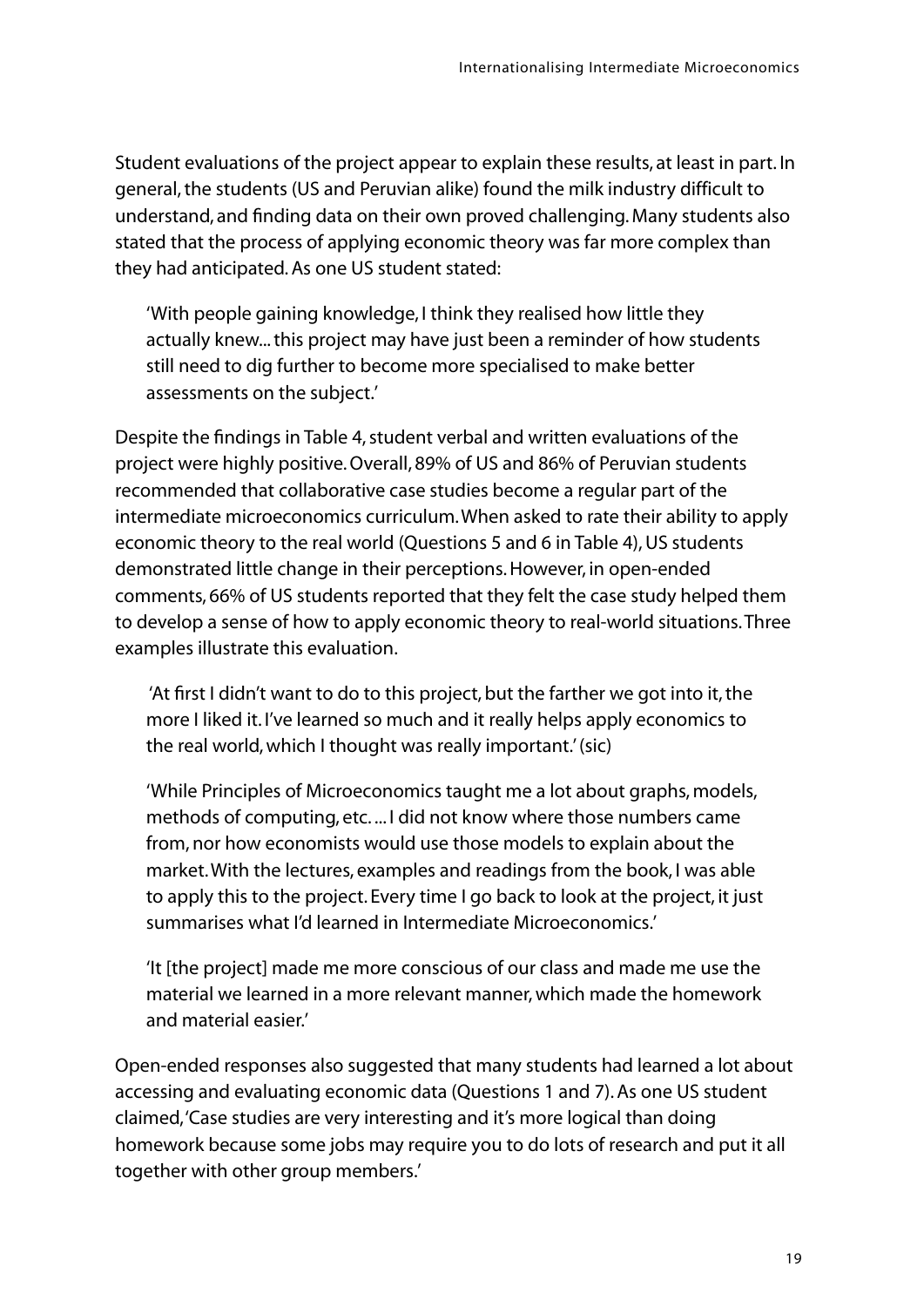When asked what they liked least about the project, US students commented that the project was too time consuming (33%) and that it was difficult to coordinate the group work (44%). Open-ended evaluation of the discussion and presentation portions of the project yielded mixed results, as some students enjoyed the class discussions and presentations and others did not. No conclusions regarding Questions 2, 3 or 9 are possible. However, none of the US students indicated that they felt the collaborative project undermined any of the stated learning objectives for the course.

Much like the US students, the open-ended comments given by the Peruvian students indicated that they too had made gains in some of the identified proficiency areas. In fact, 100% of the Peruvian students stated that they felt the collaborative project had applications to the real world; however, only 14% reported that this was their favorite aspect of the project. Further, 36% of Peruvian students opined that the collaborative project aided their understanding of local and international markets. An additional 7% of Peruvian students reported that the project best illustrated the practical applications of consumer theory, while another 7% of students reported that the project was most beneficial in teaching them where to find real-world data.<sup>9</sup> Over 71% of Peruvian students reported that coordinating group work with the US students was their least favorite part of the project; an additional 7% of students reported that the case was too time consuming. In terms of difficulties, 28% of Peruvian students reported that finding information or organising said information was the most difficult part of the project.

# Reflections

While neither group of students identified gains when asked to rate their confidence in particular areas of proficiency, the vast majority of US and Peruvian students felt the collaborative project was worthwhile. In addition, the open-ended survey responses discussed above indicate that US and Peruvian students did in fact associate the collaborative project with gains in some of the nine identified proficiencies; e.g. the ability to apply economic theory to the real world. Further, the evidence suggests that the collaborative project was added to the usual course requirements without adversely affecting the technical skills of students. And the instructors found that group discussions and video conferences combined to foster a more interactive and dynamic classroom.

In terms of the international objectives identified earlier in this paper (10 to 13), we find that a significant majority of the students stated that working with people from another country was the most interesting part of the project (US =  $65\%$ ; Peru = 58%), despite the fact that most students also reported that international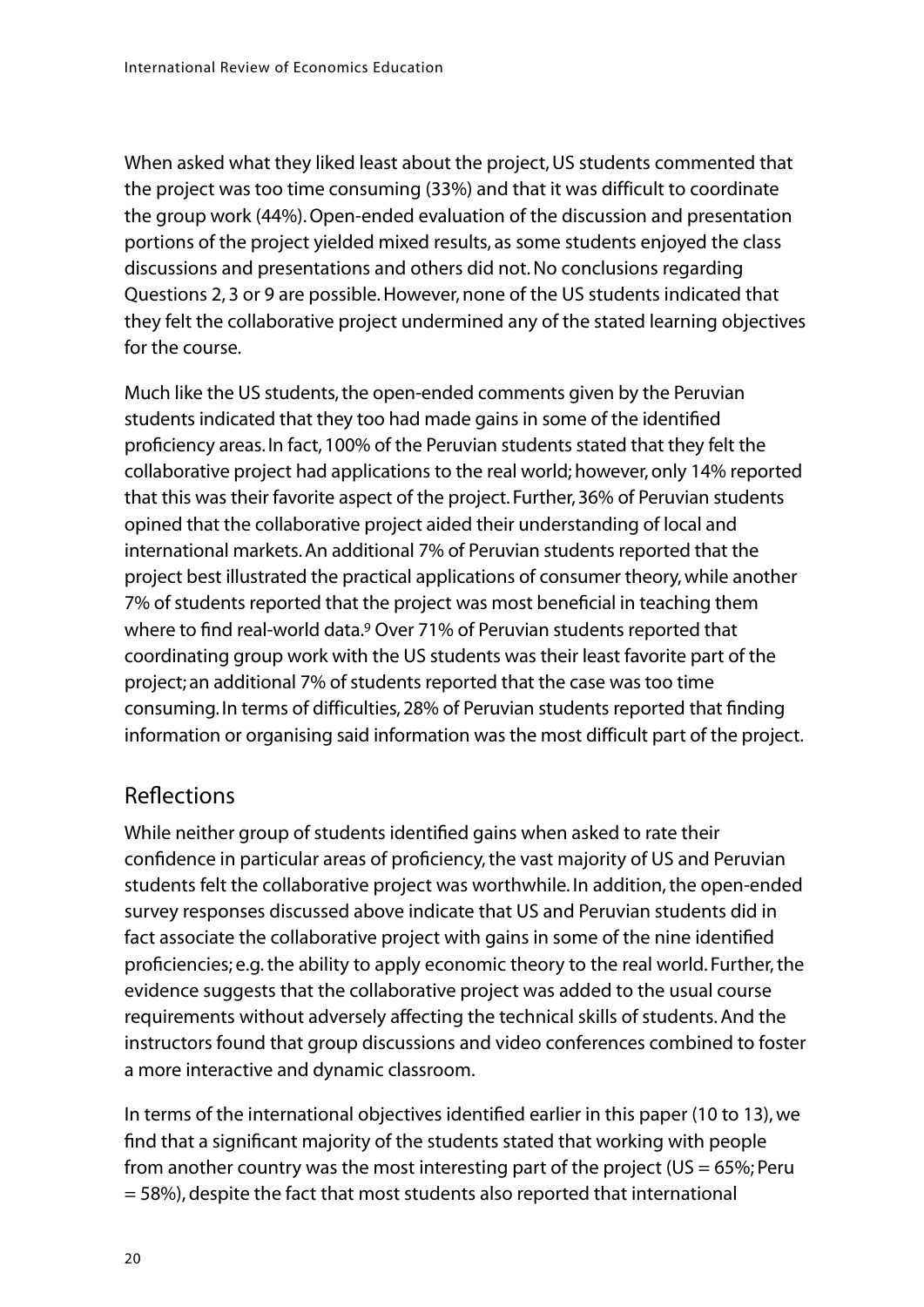communication was the major difficulty of the project (US =  $52\%$ ; Peru =  $71\%$ ). Overall, students reported much higher levels of global awareness, particularly with regards to consumer choices, and differences in income, health and living standards in different countries. For example, US students were surprised that much of the market for milk in Peru is centered on dried and condensed milk, not initially realising that a significant majority of the Peruvian population lacks access to regular refrigeration. In contrast, Peruvian students were shocked at the amount of 'fresh' milk US students consume weekly.

Since the US groups and Peruvian groups were expected to work closely together, an effort was made to organise the classes in a similar fashion, including using the same textbook and coordinating the number and dates of exams and problemsolving-type homework assignments.While tightly coordinating course, homework and exam schedules had organisational advantages, it also meant that there was little room for spontaneous discussion or decision making (e.g. delaying a due date). Both instructors found this constraining.

As instructors, we were particularly concerned about the loss of materials coverage that would come from introducing a collaborative project to the class requirements.While students were expected to do most group work out of class, five days of class were necessary to facilitate the project (see Table 2).To compensate for the additional out-of-class work associated with the collaborative project, the US and Peruvian instructors scaled back the number of homework assignments to four. For the US class, one exam was eliminated, allowing that day to be devoted to the collaborative project.This rearrangement also meant that both the US and Peruvian classes had one midterm and one final exam, which served to bring the classes into closer alignment.That the Peruvian university had three extra hours of class time per week compared to the US university meant that they did not have to make many adjustments to their course to incorporate the collaborative project. For the class at the US university, a review of introductory microeconomics and the review days before the midterm and final exams were eliminated (saving three days).10 Given this rearrangement, the project was added to the course while still covering the same number of topics.

However, though the students were enrolled in highly similar courses in the US and Peru, there were some important differences that influenced student performance on, and satisfaction with, the project.The group dynamics and personalities that complicate collaborative projects in one location compound across locations and languages.The primary issue was communication – misunderstandings and miscommunications as to who would complete what work and at what time. Overall, half of the US students and more than two-thirds of the Peruvian students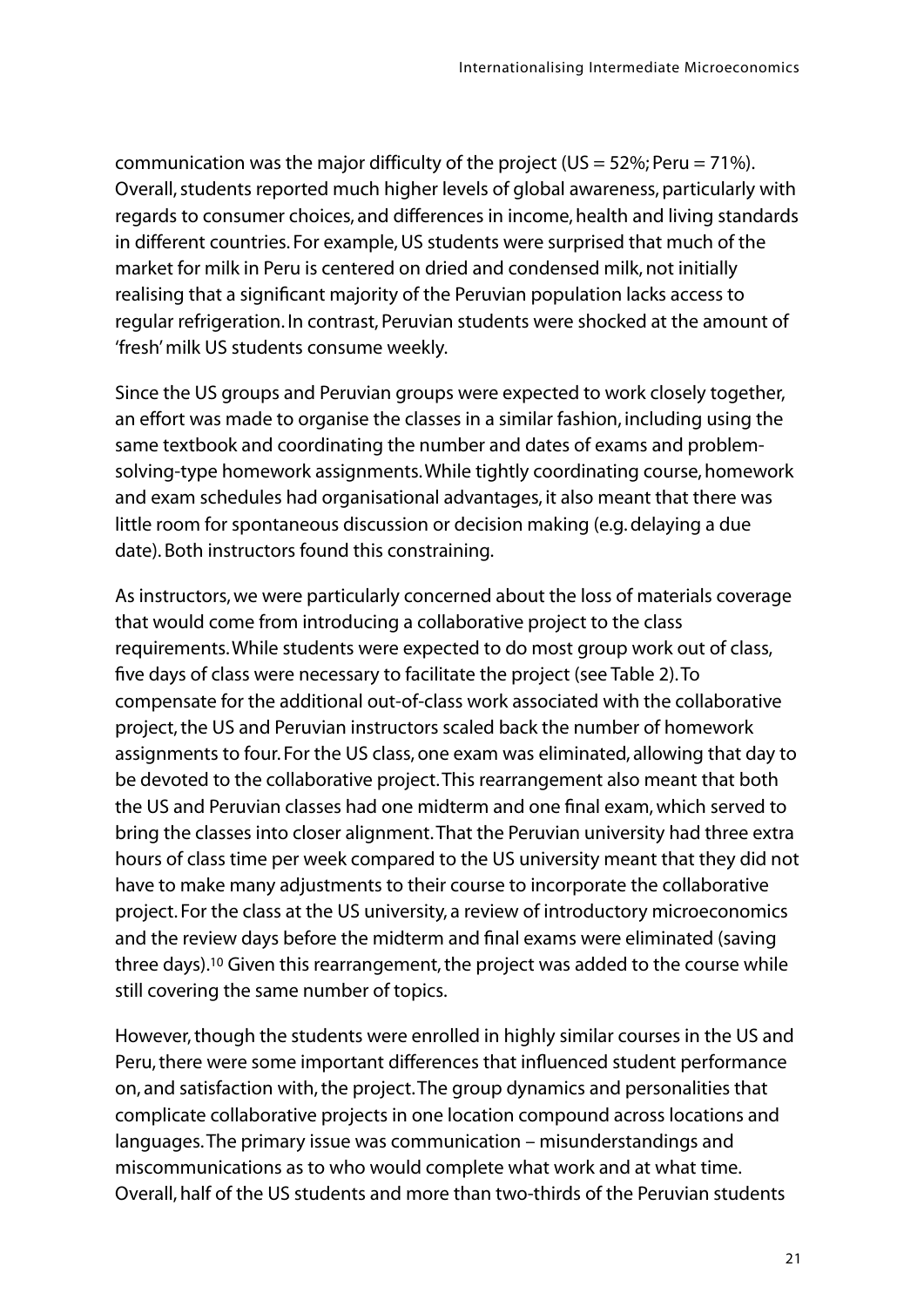felt that communication was the most difficult part of the project. Communication issues included the expectations about what information would be exchanged, in what format, in what language, when, and if the materials were what had been requested.

The Peruvian students found that communicating economic ideas in English was very challenging, though the vast majority believed that their English improved as a result of the collaboration. Sometimes, Peruvian groups sent materials in Spanish, sending the US students to web-based translators and Spanish-speaking friends for assistance. Some terms and concepts proved difficult to translate – Peruvian students talked about 'dust' milk for several weeks before it was determined that the more typical English translation would be 'powdered' milk. By the end of the semester, each pair of groups had developed their own working relationship for communication, based on the relative skills of the group members. Emails and contributions to discussions by both US and Peruvian students, while still nearly entirely in English, would regularly include Spanish words for types of milk, small farm, large farm and ranch.

A second issue was the differing expectations about the quality of the work being produced by the groups. Some of the differences in expectations can be attributed in part to the number of class hours per week (six hours in Peru compared to three hours in the US). Other explanations include the differences between the attitudes of Peruvian private-school and US public-school students toward course work. For example, Peruvians report studying considerably more and working considerably less than the US students (refer to Table 1).These differences contributed to education-culture clash between the classes, which sometimes had to be resolved by the intervention of the instructors.<sup>11</sup>

A third issue was that given the less rigid course scheduling system in the US, we found that the older US students had taken more economics courses (4.7 courses compared to 4.0) and, more importantly, had taken a wider variety of courses than their Peruvian counterparts.Thus, despite having better technical skills, the Peruvian students had less wide-ranging economics experience than their US counterparts, who had taken more economics electives at the time of enrolling in intermediate microeconomics.This allowed the US students to draw on knowledge gained in courses such as international trade and econometrics.When they shared materials based on this information (such as linear regression estimation of demand curves), the Peruvian students struggled to make sense of it.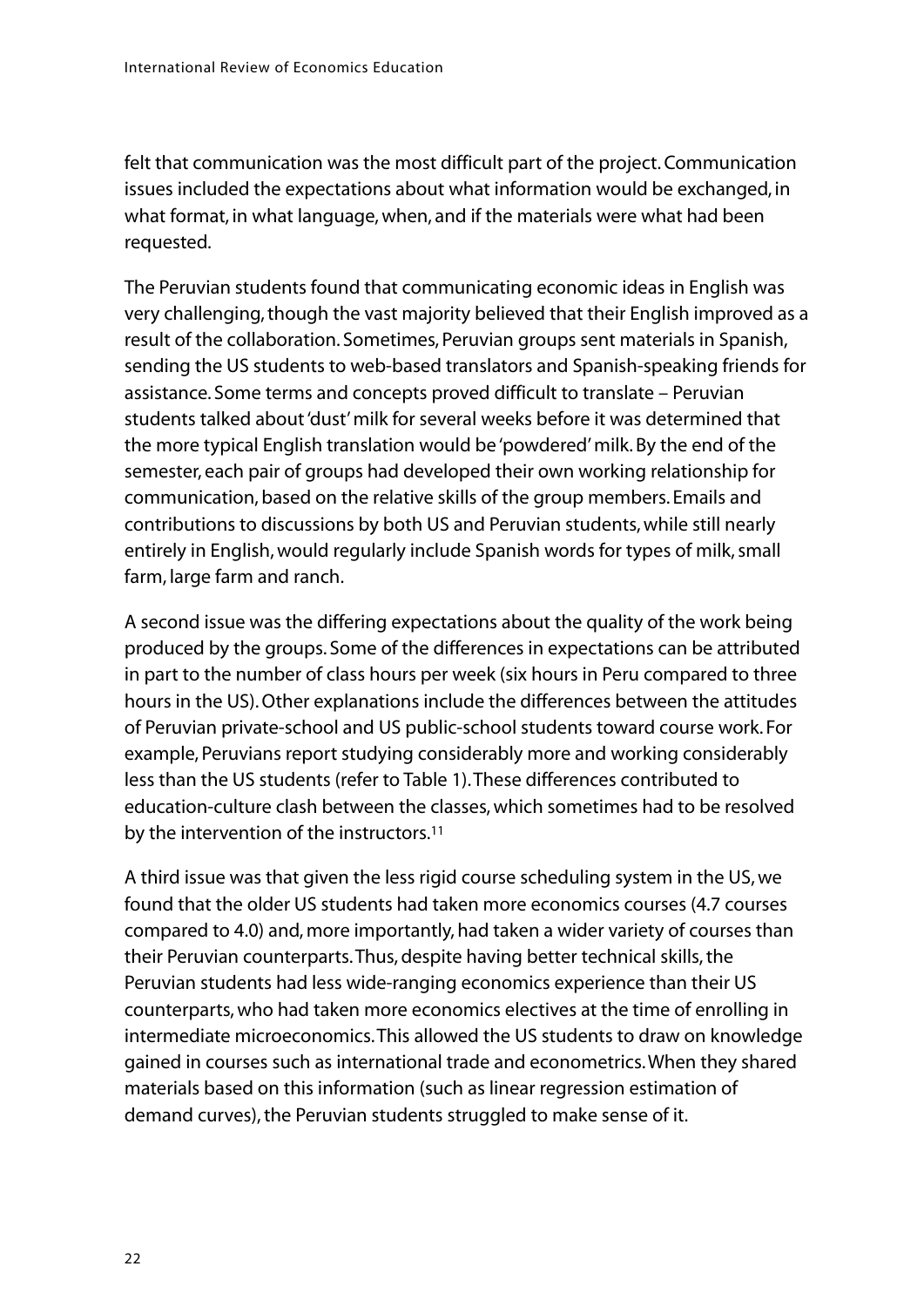# Recommendations

The demands for increased internationalisation of the undergraduate economics curricula can be met in numerous ways: through traditional internationally oriented courses (such as international trade or economic development), as well as through courses with a global emphasis or which include readings on international topics. Additional ways to promote internationalisation include attracting international students and faculty, promoting study abroad, and supporting international campus programming, such as movies, clubs, speakers and reading series.

In this paper, we describe a class project that was completed collaboratively by intermediate microeconomics students at an US and Peruvian university. In groups, students were required to collect data, analyse supply and demand determinants, and apply the theories of budget constraints, utility functions, consumer maximisation and firm cost minimisation to the market for milk in the US and Peru. We believe that the ideas of international student collaboration through case study projects could be modified to fit different courses at different levels. Our recommendations for implementation at other universities and in other classes include the following:

- Choose classes with highly similar content, difficulty level and course format.
- Choose to work with a university with which you have strong ties, and where communication and exchange between the instructors is relative easy and supported by the administration.
- Devote time to establishing groups within a location and fostering group communication across locations; this improves student perceptions of the project and increases student commitment.
- Seek out classes or universities in relatively similar time zones this encourages real-time communication and contemporaneous discussion.
- Be aware that students have trouble with the open-ended questions, ambiguity and alternative interpretations. Students often worry about finding the 'right' answers to questions.Students able to function in an atmosphere of uncertainty seem to find the project more appealing than students who are interested in moving in a straight line from question to answer.
- Be aware that such a project requires a significant time investment from the professor, to assist with research and questions, to mediate group conflicts, and generally to get students to see the wood from the trees.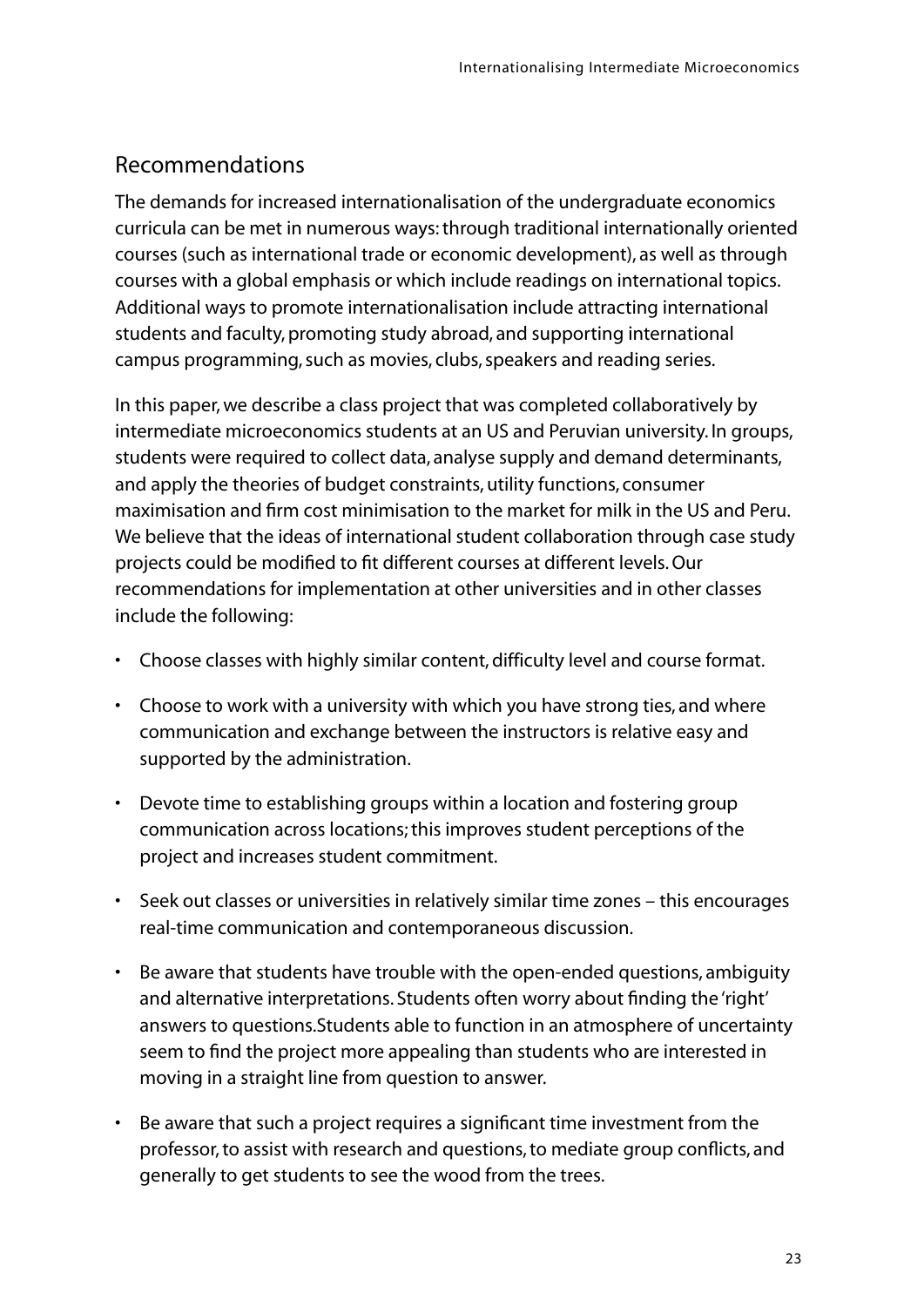Despite the additional work, students responded favorably to the project, with 89% of US and 86% of Peruvian students recommending that the project become part of the regular intermediate microeconomics curriculum. Students also reported that they enjoyed the discussion and the research aspects of the project. Overall, we believe that students completing the case study evidenced a better understanding of how theoretical economics can be applied to real-world situations, without a loss of theoretical proficiency.

#### References

Becker, W. (2004) 'Economics for a higher education', *International Review of Economic Education*,Vol. 3, No. 1, pp. 52–62.

Friedman,T. (2005) *The World is Flat*. California: Farrar, Straus and Giroux.

Gartner, M. (2001) 'Teaching economics to undergraduates in Europe:volume, structure, and contents',*Journal of Economic Education*,Vol. 32, Summer, pp. 219–230.

Hansen,W.L.(2001) 'Expected proficiencies for undergraduate economics majors',*Journal of Economic Education*, Vol. 32, Summer, pp. 231–242.

Hubbard, R.G. and O'Brien, A.P. (2006) *Microeconomics*. New Jersey: Prentice Hall.

Johnston, C., James, R., Lye, J. and McDonald, I. (2000) 'An evaluation of collaborative problem solving for learning economics',*Journal of Economic Education*, Vol. 31, Winter, pp. 13–29.

Krugman, P., and Wells, R.(2005) *Microeconomics*, New York:Worth Pub.

Navarro, P. (2000) 'Economics in the cyberclassroom',*Journal of Economic Perspectives*, Vol. 14, No. 2, pp. 119–132.

Siegfried, J. (1991) 'The status and prospects of the economics major',*Journal of Economic Education*, Vol. 22, Summer, pp. 197–224.

Simpson, M. and Carroll, S. (1999) Assignments for a writing-intensive economics course, *Journal of Economic Education*, Vol. 30, Fall, pp. 402–410.

Stiglitz, J. (1993) 'International Perspectives in Undergraduate Education',*US Economic Review*,Vol. 83,No. 2, pp. 27–33.

Vol Allmen, P. and Brower, G. (1998) 'Calculus and the teaching of intermediate microeconomics:results from a survey',*Journal of Economic Education*, Vol. 29, Summer, pp.277–284.

Yee, D. (1992) 'Internationalising the principles of economics courses:a survey of textbooks',*Journal of Economic Education*, Vol. 23, No. 1, pp. 79–88.

#### Notes

- 1 The US university recently instituted an international economics major emphasis.To complete the emphasis, students are required to have at least three courses with significant international content and a study abroad experience. In addition, there is a significant push for all courses to include some international content.
- 2 The Peruvian university added group case studies to its curriculum in 2000, in an effort to introduce problem-based inquiry into courses that were traditionally lecture and homework based; cases are now used in seven different courses, including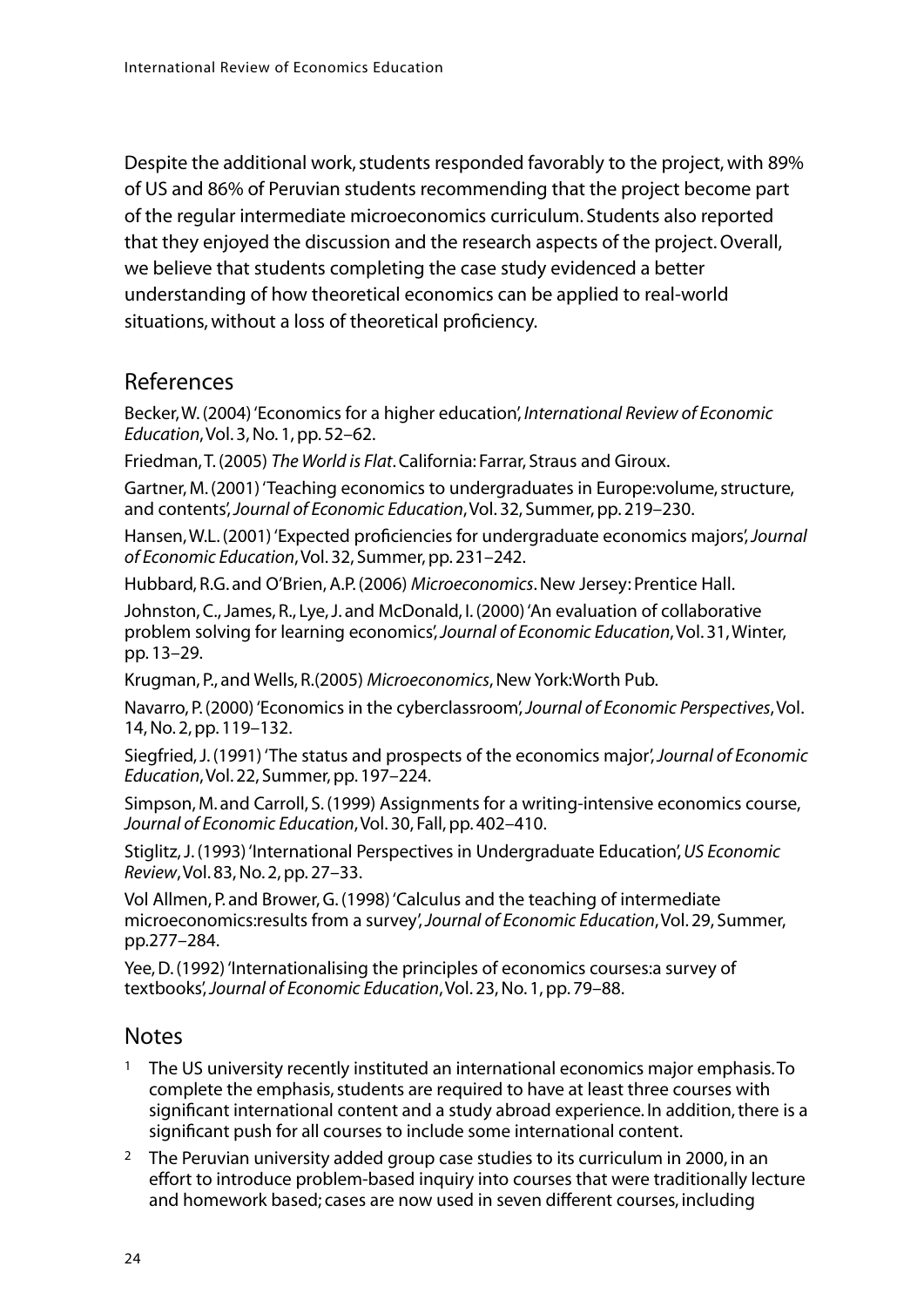introductory, intermediate and advanced microeconomics.The essential format of the case approach is the same across the courses, though as students move to upperlevel courses, the extent and demands of the cases increase.

- 3 In Table 1, we report that 28% of students in the US course were female, whereas 45% in the Peruvian course were female.We are unable to draw any conclusions from this difference, but can state that the gender balance in the courses is representative of the declared majors at both institutions.Why the US institution has a low percentage of female economics majors is beyond the scope of this paper.
- 4 The fall semester in the US corresponds very closely to spring semester in Peru. However, while the US is in school from January to March, this is Peru's summer vacation period. Similarly, while the Peruvians attend school from late March through August, the US is largely observing summer vacation.Thus, we found the collaborative project could only take place during the semester falling over the period of September to December.
- <sup>5</sup> Since students were given very limited time in class for group work, the majority of the collaboration was expected to be completed outside class. However, in addition to coordinating with their same-campus group members, students also had to communicate with their out-of-country group members.The main language of communication was English, though some of the US groups had individuals who could speak Spanish.Those groups exchanged materials in both English and Spanish.
- 6 By the end of the semester, each group had (1) produced a 25- to 30-page written case study, including graphs and data analysis, (2) made one presentation in front of the class and (3) had participated in class discussions and simulations. Students were given guidelines for each part of the project; in each part, they were asked to address specific questions that required applying topics in consumer and producer theory to the milk market. Students were graded on their written case, power point presentation slides and discussion participation; these accounted for a combined 25% of their grade.
- $7$  US and Peruvian students participated in the project during the Fall 2004 and Fall 2005 semesters.Students had no choice as to whether their section was participating in the project, and project sections were not identified in advance to students. Comparisons for US students were drawn from a second section of intermediate microeconomics that took place during Fall 2004, as well as a section from the Fall 2006 semester. All four US sections were taught by the same instructor.The comparison groups for Peru were drawn from the Fall 2003 and Fall 2006 semesters, and were also taught by the same instructor as who led the project sections.
- 8 The null hypothesis is specified as the mean difference is zero, compared to an alternative hypothesis that the mean difference was not zero  $(H_0: D \tilde{f} = 0; H_a: D \tilde{f} \neq 0$ . A t-test of means was performed; however, high standard deviations meant that none of the calculated values were statistically significant.
- 9 Unfortunately, the student open-ended responses to questions about the collaborative project were compiled by the support staff at the Peruvian university (to maintain student privacy).Thus, we have no direct statements from the Peruvian students, but do have the categorised responses reported (e.g.'most comments were about applying theory to the real world').
- 10 Given these potentially significant changes in course format to accommodate the collaborative project, any direct comparison between the project and nonproject sections of intermediate microeconomics is necessarily 'back of the envelope'.With a small sample, regression analysis controlling for outside factors is not feasible.